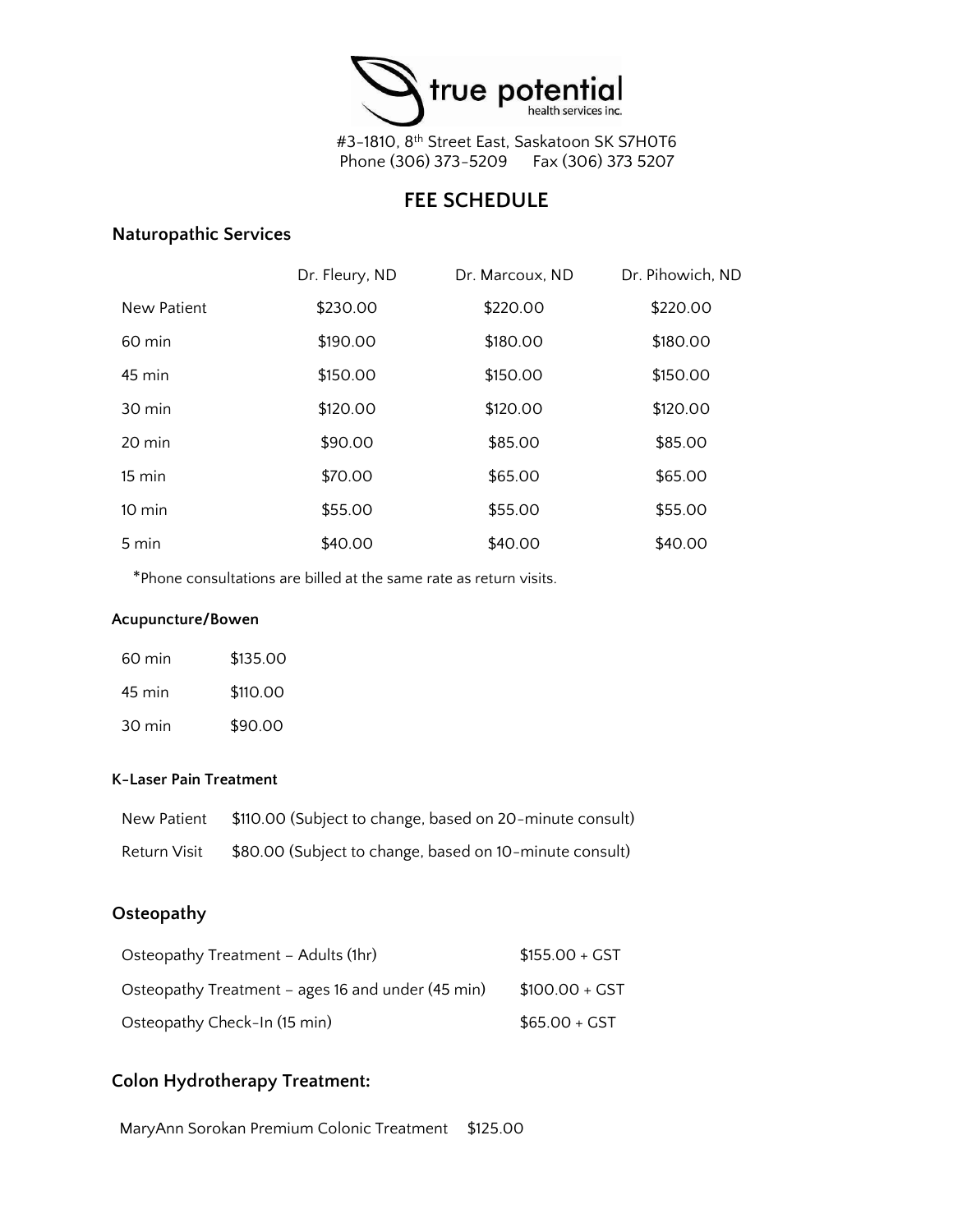### **Nurse Practitioner Services:**

| Initial Consultation (1hr) | \$200.00 |
|----------------------------|----------|
| 60-minute return visit     | \$200.00 |
| 30-minute return visit     | \$100.00 |

## **Light Therapy Technician/Esthetician Services:**

[Click here](https://truepotentialhealth.com/wp-content/uploads/2022/05/BeYou-Menu.pdf) for our full esthetics menu and price list.

# **Room to Breathe Integrative Therapies**

#### **Breathing Analysis & Retraining:**

| Brief Breathing Analysis (20 min)                            | \$50.00     |
|--------------------------------------------------------------|-------------|
| Breathing Behavior Assessment (1.5h)                         | \$250.00    |
| Breathing Behavior Assessment - Child (1h)                   | \$150.00    |
| Follow-up Learning Sessions (45 min)                         | \$100.00/hr |
| Adult Bundle - 15 Learning Sessions                          | \$1200.00   |
| Child Bundle - 15 Learning Sessions                          | \$900.00    |
| Somatic Breath Therapy Initial Consult (2h)                  | \$200.00    |
| Birth Trauma Integration Private Session (Maternal & Infant) | \$125.00    |
| <b>Group Services:</b>                                       |             |
| Introduction to Conscious Breathing (3h)                     | \$60.00     |
| Maternal Birth Trauma Integration (6-week series)            | \$300.00    |
| Infant Birth Trauma Integration (4-week series)              | \$300.00    |
| Coherent Tremoring for Tension and Trauma Release (3h)       | \$60.00     |